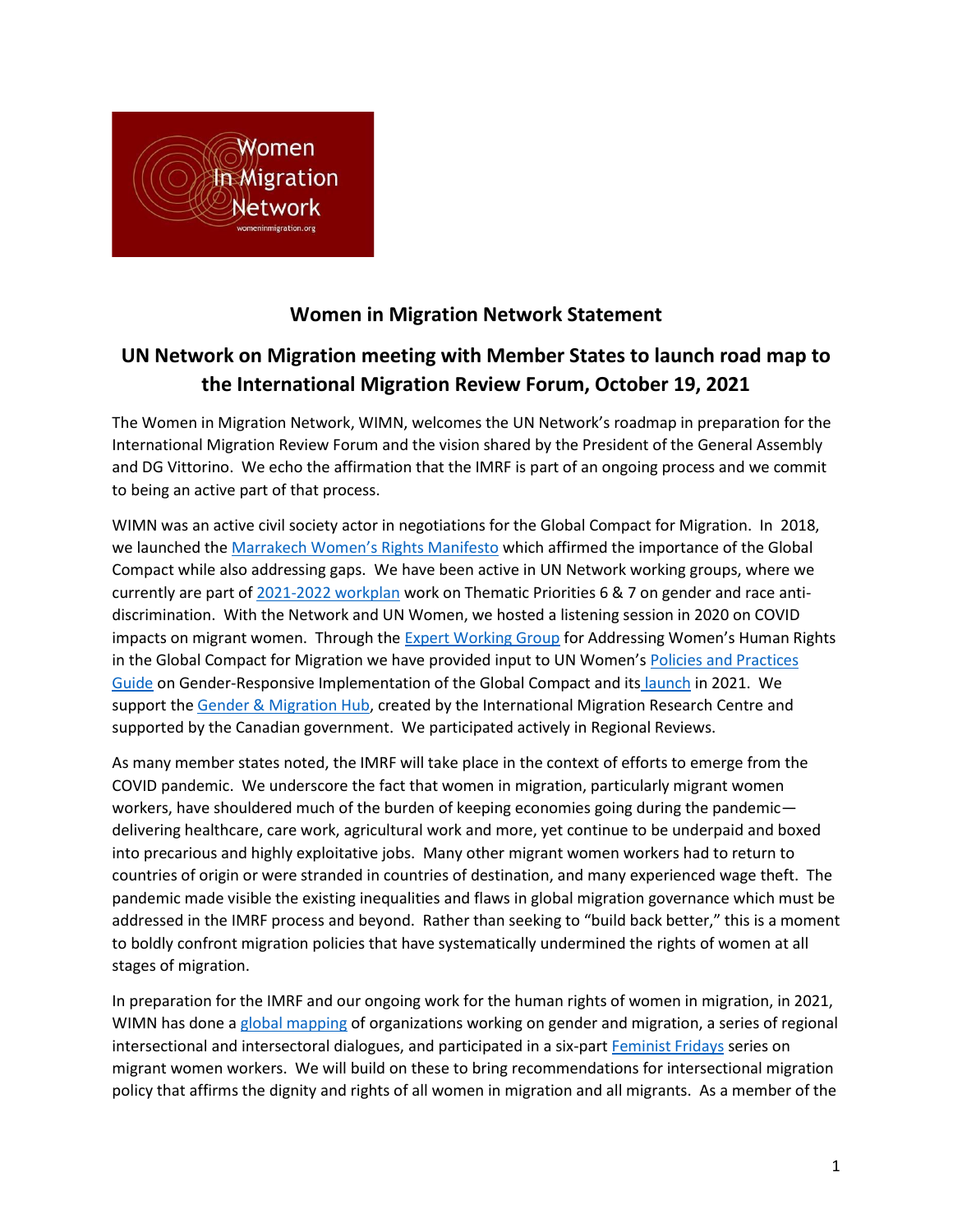Global Coalition on Migration we are preparing a global spotlight report centering migrant voices and migrant human rights in all regions.

## **As we embark on the IMRF process we urge that:**

- Gender and race be central to all aspects of the review process in all 23 objectives, and in forwardlooking recommendations. We recognize the important work done by member states in a Gender Caucus during the GCM negotiations and look to their leadership in negotiations for the IMRF outcome declaration as well.
- That the IMRF address key priorities for future work, as noted by DG Vittorino. These should include
	- $\circ$  Expanded pathways for humanitarian resettlement for migrants and refugees must be the centerpiece of a rights agenda, regardless of the status or "category" of migrants. There must be coherence and complementarity between refugee (GCR) and migration (GCM) policy frameworks. States must honor asylum commitments and the principle of nonrefoulement. They must end detention of asylum-seekers and increase their capacity for resettlement, extending full rights and social protections to migrants, refugees and asylumseekers without discrimination. There cannot be an honest assessment of GCM implementation without addressing the realities of both refugees and asylum-seekers.
	- $\circ$  Regularization of migrants, including extending full civil and labor rights to migrant workers, must be at the top of the agenda. There is an urgent need to reassess current bi-lateral labor migration pathways which disenfranchise migrants and frequently place migrant women workers in precarious and dangerous situations.
	- $\circ$  A new social compact that offers full inclusion of migrants in robust public health care (including vaccines and COVID treatment) and services regardless of status. This includes social inclusion of migrant women workers in countries of destination and return without discrimination, including end to wage theft, access to social security and services and end to stigmatization.
	- $\circ$  Protection of migrants in transit and at international borders, recognition of the important role played by humanitarian agencies in rescuing migrants, and assistance to families who have lost loved ones along irregular migration routes
	- $\circ$  A focus on climate and migration with a gender lens as a priority concern. Climate change is already impacting the livelihoods and food security of migrant women.

### **Regarding the preparatory process, we recommend that:**

- That the IMRF elicit concrete pledges by member states and other stakeholders, in the model of the GCR process, to make the Forum tangible and effective.
- That member states engage with national and local civil society in preparing national reports for the IMRF. We echo the QUNO's recommendation that Member States host listening sessions with migrant organizations to understand current realities.
- That member states include migrants and civil society actors in their delegations to the IMRF, contribute to the special fund for both state and civil society (including migrant) participation in the IMRF, and contribute to the MPTF.